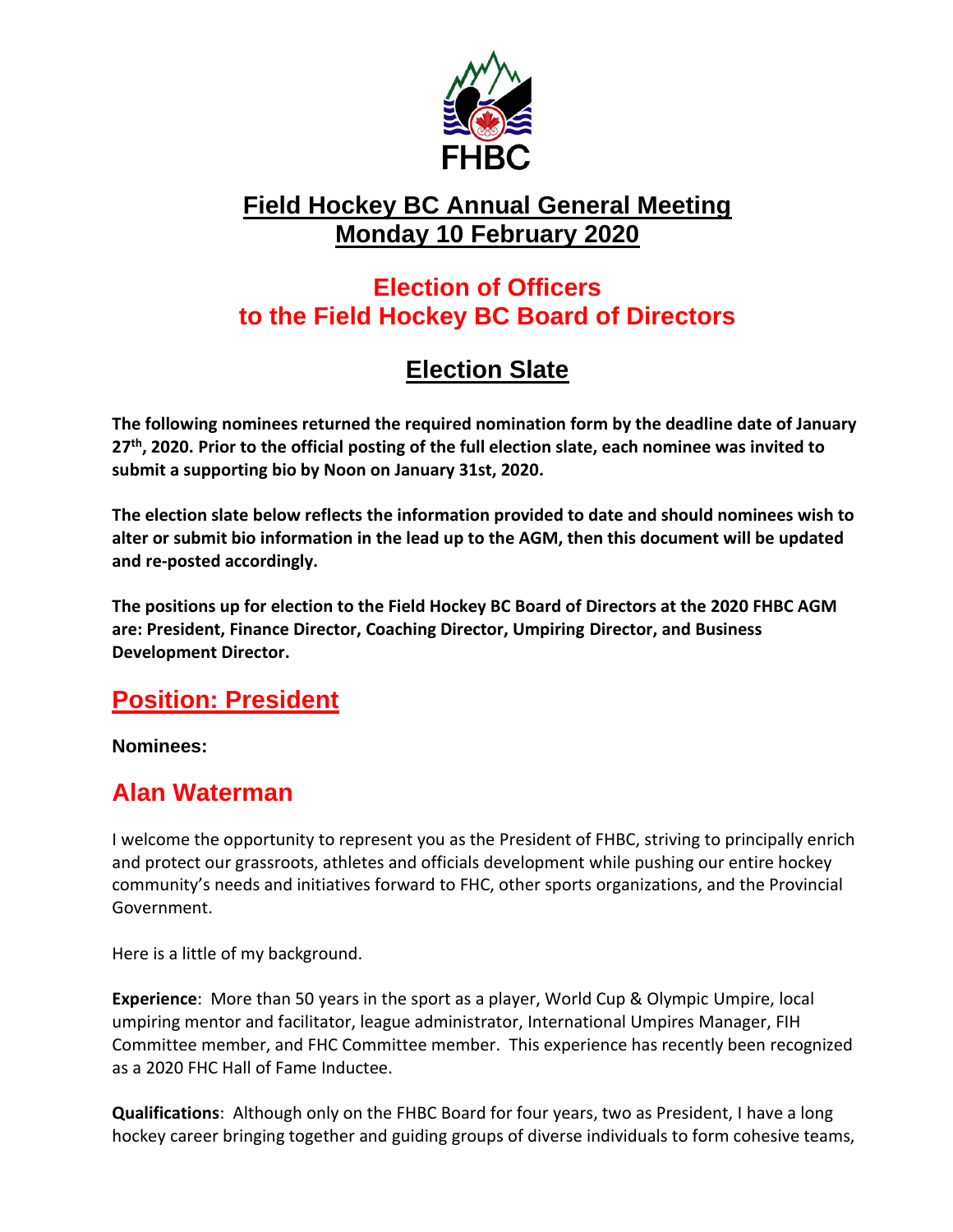quickly tackling both immediate circumstances and long term issues. The same can be said for my professional career in television news, heading teams in rapid response situations throughout the continent and the world.

**Reason for Standing**: There is still much to be done in terms of the collaboration, communication, and implementation of a BC hockey strategy while keeping the association on stable footing and unified with common goals for all members.

**What I hope to bring to the role**: My approach has always been one of a facilitator, bringing out the best in the people involved and coordinating their efforts. That involves solicitating views and ideas from all levels of the sport, with equal gender representation, and all regions of the province.

I very much appreciate your consideration of my nomination for President.

## **Andrew Dewberry**

I am the current president of the Vancouver Hawks Field hockey Club, if elected I will step down from that role. Though I have only a short history with Field Hockey, begun when my boys and I played in the same team together, I do have a history of working with and running not for profit organisations going back 30 years. My working background is in design, project management and manufacturing; I am architecturally trained and work as a self-employed inventor. It is the nature of my work to seek out the best approach to any issue and bring it forward.

I agreed to be a candidate for president of FHBC because from the position of president of the Hawks I see problems that are not being addressed that are causing increasing challenges to providing good field hockey opportunities to British Columbians. I do not claim to have clear cut answers and I might honestly suggest that there are likely issues that I don't even know of. What I do know is that we must, as a community, come together to air the problems we face and drive forward solutions that work for us all, collaboratively.

It has been my experience that FHBC has not embraced a role of collaborative development and though it is very successful in what it now offers, the benefits of that success is not being felt at club level. This needs to change. I hope that you can support my candidature so that we can plan the future path of field hockey development together.

## **Position: Finance Director**

**Nominees:**

### **Joanna Mukai**

#### **Experience**

I have served as the Finance Director at FHBC for the last seven years. I currently work as the Executive Director, Finance at Destination Canada, the federal crown corporation that markets Canada internationally to drive tourism business to Canada. In my capacity as Executive Director, Finance I prepare financial briefing materials for senior management and stakeholders, and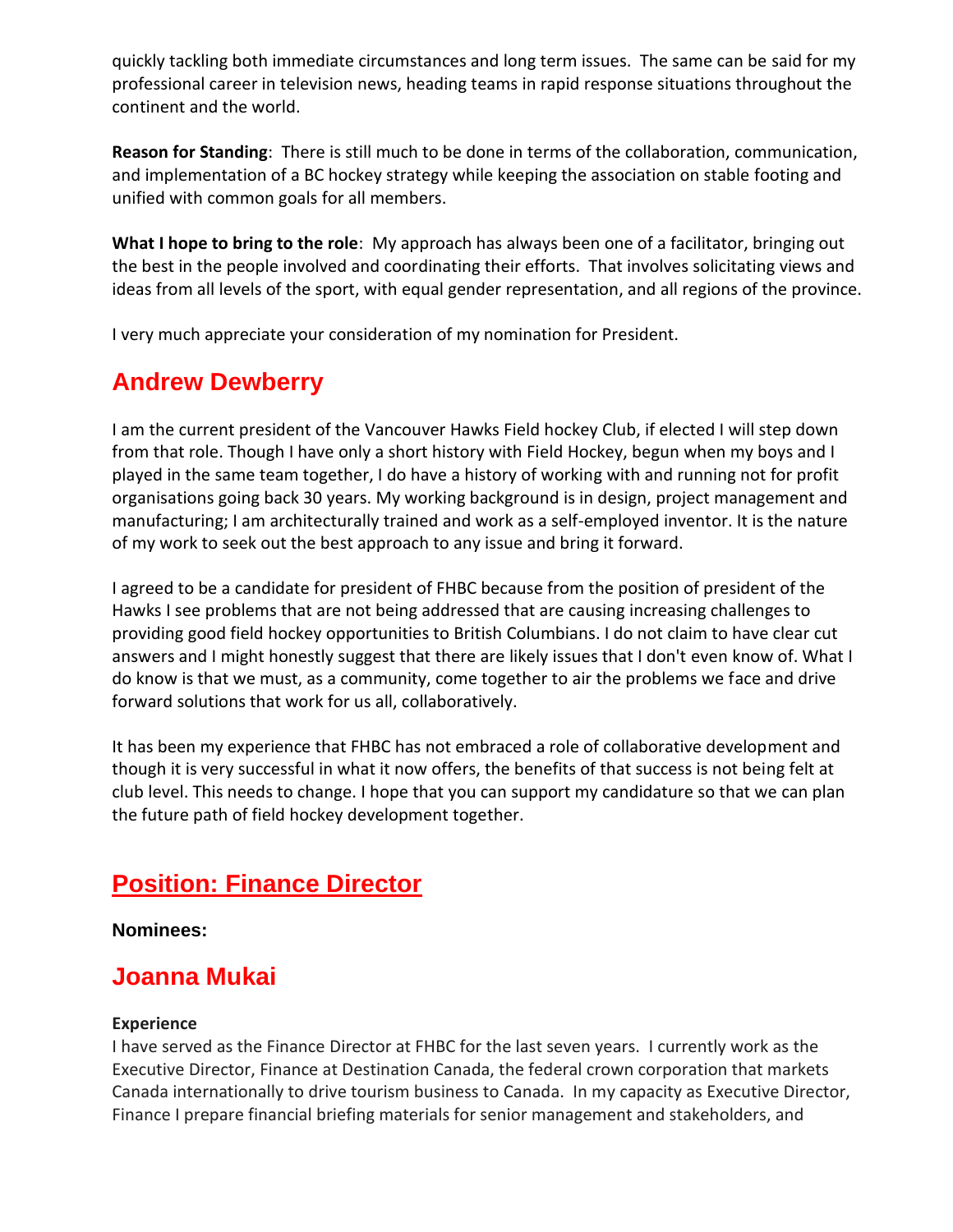present these materials for discussion at the board of directors meetings. During periods of leadership transition, I have also served as Interim Chief Financial Officer.

#### **Qualifications**

I am a Chartered Professional Accountant, Chartered Accountant (CPA, CA), and I graduated with honours from Princeton University. I started my career at Deloitte auditing a wide variety of large private and public corporations in a diverse array of industries, and have gained industry experience at a global vertically integrated retailer and a mid-sized pharmaceutical company before moving into the tourism marketing industry in my current role.

#### **Reason for Standing**

I want to give back to the sport that changed the course of my life. I would have never thought to apply to Princeton if I had not been recruited to play on their varsity field hockey team. I would have never been recruited had I not gone through the high performance programs offered through FHBC. I had the opportunity to serve as the captain for three National Championship gold medal winning BC teams through my participation the sport. I probably would not have been selected through only the club championship process, which is why I am choosing to stand again for this role as Director of Finance. I am standing so that FHBC can continue to provide opportunities to play, improve, and follow the athlete development programs offered to people like me, whose parents were not familiar with the sport before I became involved.

#### **What I hope to bring to the role**

I bring the perspective of a seasoned finance executive who is passionate about the difference participating in sports, and especially team sports like field hockey where the financial barriers to entry are lower than other popular sports, offers young people. Field hockey helped me build confidence as an introverted, shy kid, and provided opportunities to travel throughout BC and Western Canada to national tournaments. I hope you will consider my nomination and thank-you for your support!

### **Jasbir Tatla**

No additional information provided at the time of posting – January 31, 2020.

## **Position: Coaching Director**

**Nominees:**

## **Gurjit Sidhu**

I'm applying for FHBC coaching director position. My goal with this position would to make sure coaches within BC are all in alignment with FHBC philosophies and goals. As a coach who has been involved in coaching in Hong Kong and in BC at both the club and provincial level over last 20 years I hope to bring this experience and knowledge to the table to help further progress field hockey in BC.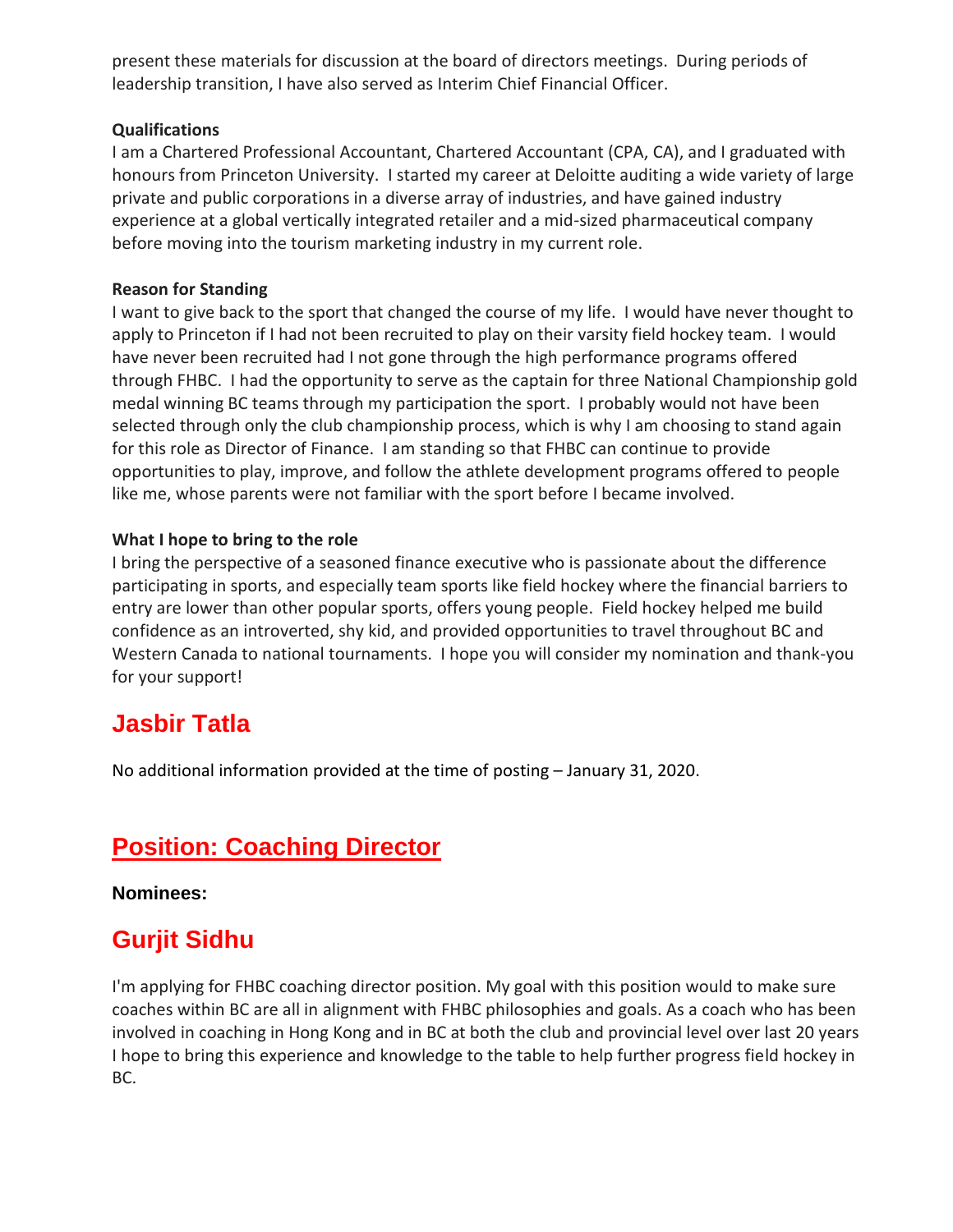## **Ronald Prins**

Born and raised in the Netherlands and started playing field hockey at young age until we as a family of 5 moved to Vancouver in 2006. Since then I have played a few years in the Men's league and coached my 3 kids in the Spring league and currently in the junior and women's league. Four years ago I started SEA to SKY FHC together with other field hockey enthusiasts because we saw the potential for young field hockey athletes that was not yet uncovered and developed. As a start-up club we combined our personal local insights and international experiences to bring our vision "year round field hockey" to life. In order to do that we reached out and received help from our extensive international network in field hockey from The Netherlands, Ireland, South Africa, Australia and our own Canadian national team players. We are working together with top field hockey organizations, clubs and coaches to gather ideas and concepts which we mold into a model that supports and develops our local athletes. Our model is based on the principles of "Shaping not Drilling" and "Show and Go" with dynamic practice plans to mimic game situations not coneto-cone drills.

Here are some of our ideas we have developed and implemented to provide year round hockey. Most of our young athletes practise twice a week and coached by pro-coaches who are managed by our TD Andrea Gibson. Our teams currently are playing in:

- Women's League,
- Spring League,
- Premier Field Hockey League is a junior fall league (U7-U13) founded by Polar Bears, Vancouver Hawks, Burnaby Bears and SEAtoSKY FHC
- Annual 4-day Junior Summer Camp in cooperation with Dutch Elite Coaches.

What I would like to bring to the table is creating an open and positive dialogue with the FH community in assessing the needs for the clubs. Also being a resource for the clubs and help them developing the sport further. Most clubs struggle with access to good coaches and resources for coaching and program development.

## **Position: Umpiring Director**

#### **Nominees:**

### **Megan Robertson**

I have held executive positions with the BC Women's Field Hockey Federation (BCWFHF), Field Hockey BC (FHBC), and Burnaby Lake Field Hockey Club. I have brought my professional experience as a project manager, facilitator, and educator to these roles and to my work with philanthropic organizations that emphasize how sport can be a conduit for social change.

In my past term as Director of Umpiring, my focus has been on developing the online Community course for FHBC and moving it from pilot project to operational release across Canada. I have worked closely with FHBC staff to offer advice and support for tournaments and umpiring programming. In consultation with FHBC and Field Hockey Canada (FHC), I have also worked to clarify and articulate the pathway for equivalency assessment for officials with credentials from outside of Canada.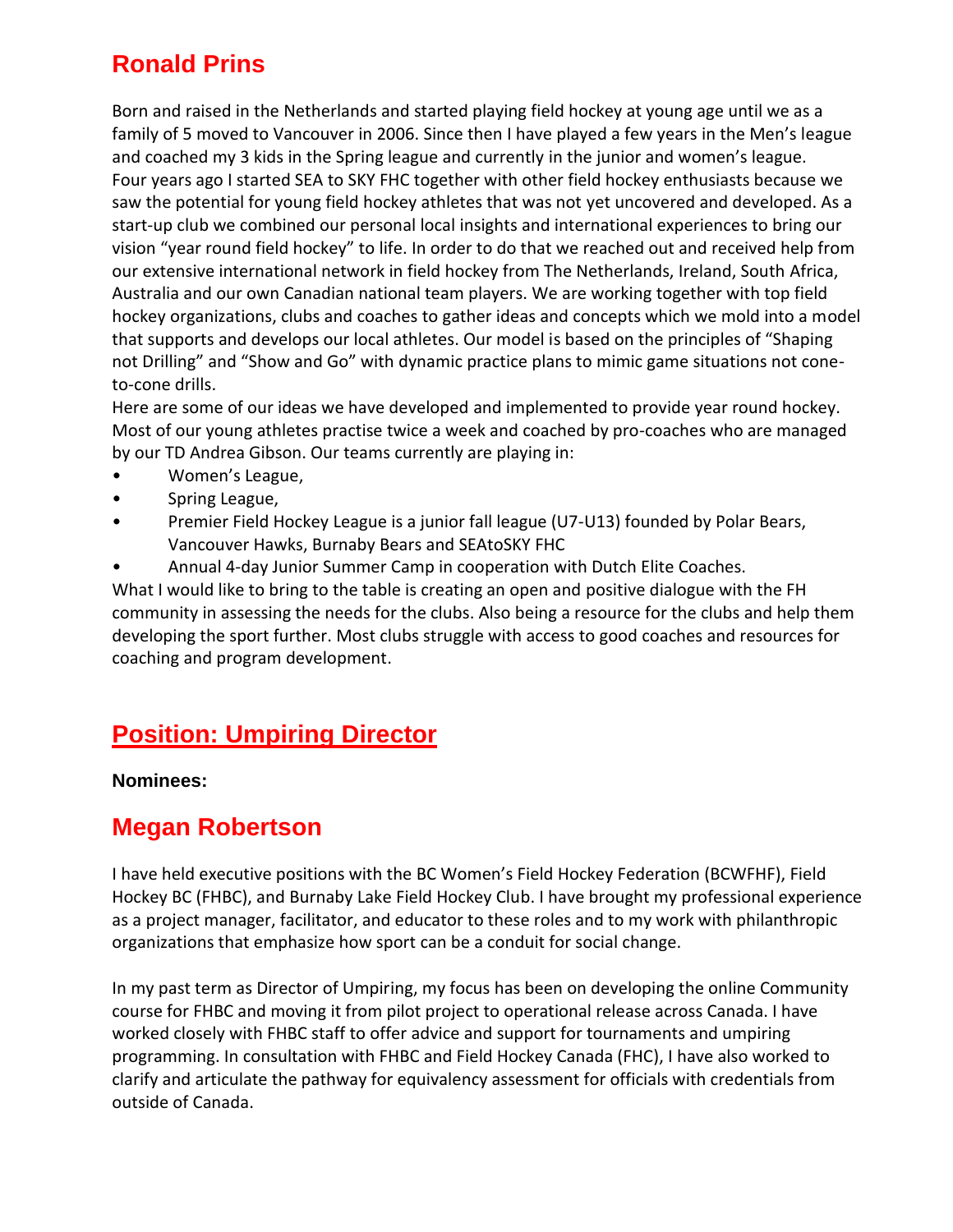I have participated in FHBC, and prior to FHBC – BCWFHF, events for over two decades, represented BC at FHC events as an umpire and umpire manager, and attended Pan American Hockey Federation and FIH events as an umpire. I am currently on the FIH Advancement Panel. In these different roles I've officiated, assessed, mentored, coached, participated in disciplinary hearings, and worked with a wide range of individuals to allow athletes to showcase their skills on the field.

I currently serve on the newly formed FHC Umpiring Education subcommittee and the FHC Domestic Appointments subcommittee.

#### **What I hope to bring to the role**.

FHBC is well-positioned to positively contribute to FHC's revitalization and growth. Building on the Community online course and with the introduction of the Sport Development Manager role, the opportunity to make more courses and resources more accessible to more officials across the province will be a key focus. Ongoing updates to the Community course and software upgrades in Spring 2020 will help to keep the course relevant and engaging. Prioritizing communication and information sharing with leagues and associations throughout BC, by streamlining contacts and documentation, offers the potential for collaboration that will support the development and retention of umpires. By working closely with the FHC Umpiring Committee and Subcommittees, I will be able to speak directly to the development of National Sport Organization (NSO) learning outcomes and assessments for officials. Details on three key areas that I will support are included below:

#### *Enhance communication*

- · Review and update communication lists and channels to share information with umpires
	- o Ensure club and league contacts are included umpire distribution lists
	- o Develop messaging for targeted distribution:
		- Clearly state expectations for umpires and umpire managers at FHBC events
		- Encourage clubs to identify and support umpires
- · Identify measures to effective document and access information for individual umpiring development and assessment
	- o Liaise with Field Hockey Victoria to consider ways of scaling up assessment tracking and information sharing between assessors

#### *Collaborate with leagues*

- · Work in conjunction with Events and Officials Coordinator and Sport Development Manager to share information with junior and senior leagues across the province
- · Support league and club identified priorities including:
	- o Offering courses and educational opportunities
	- o Mentorship and retention
	- o Encourage cross-league communication and share adoption of rules and interpretations

#### *Support development*

· Contribute to revision and updating of FHC course material as part of FHC Umpiring Education Subcommittee